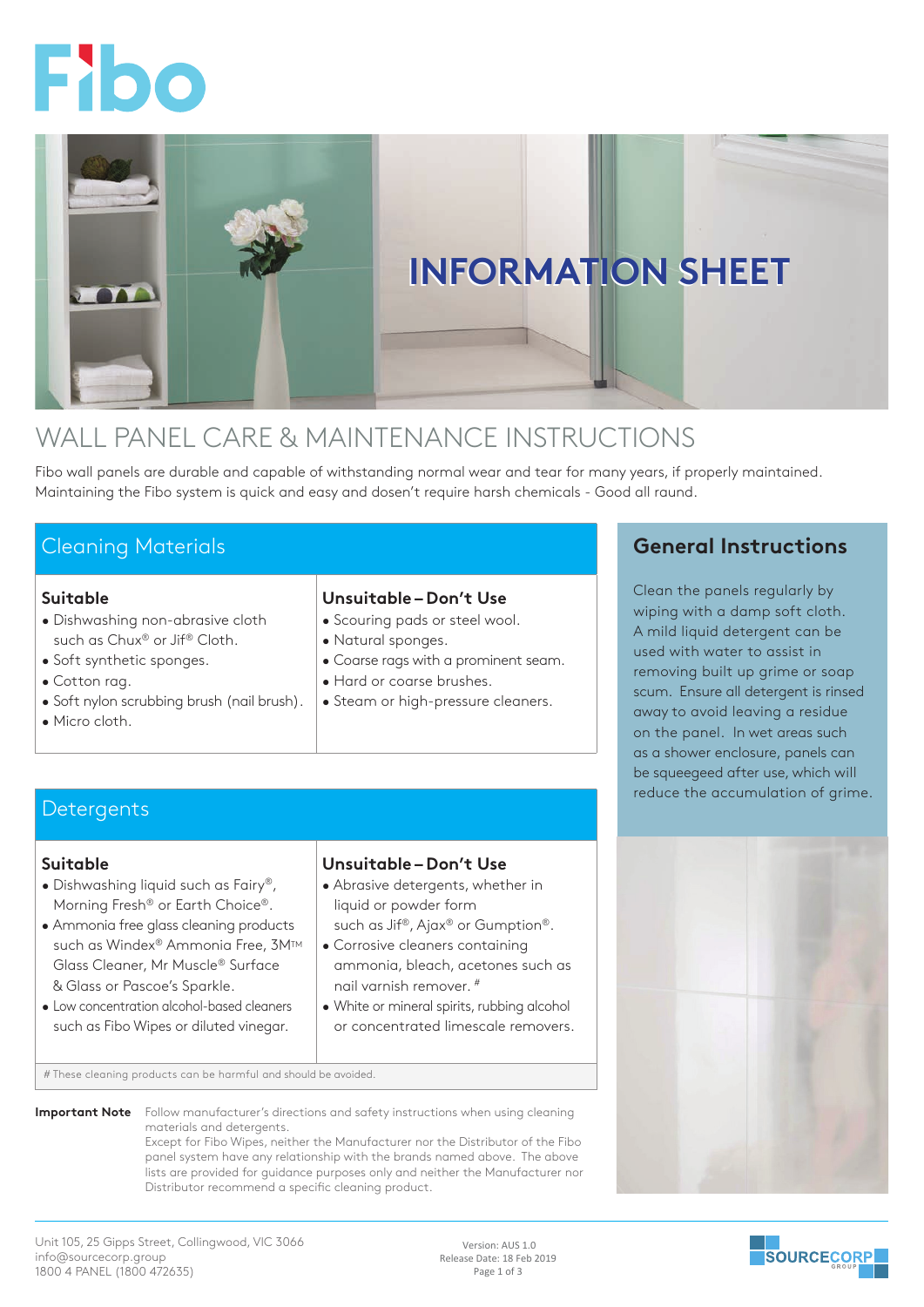

# **FIBO WIPES – CLEANING CLOTH AND DETERGENT IN ONE**

Fibo Wipes are excellent for cleaning panels. The soft tissues are impregnated with a mild detergent that is non-hazardous and anti-bacterial. Designed to remove fresh sealant, the wipes will easily cut through accumulated grime and soap scum. Rinse with water or wipe down with a dry soft cloth after cleaning with Fibo Wipes to achieve best results.

The cleaning agent in Fibo Wipes contains skin conditioning agents to prevent excess dehydration. Although as with any detergent/cleaning fluid, it is advisable to wear gloves.

**Refer to Fibo Wipes Material Safety Data Sheet (MSDS)**



# **SPECIFIC CLEANING INSTRUCTIONS MOULD & MILDEW**

### **Hard Water Areas**

In Australia hard water is not common, but it does exist in Adelaide and parts of Queensland.

In hard water areas there will eventuallly be a build-up of a milky looking substance known as calcium carbonate. This compound, also known as 'Limescale' will stick to surfaces after the water evaporates. Over time limescale will accumulate and become a hard substance that can become discoloured by grime. Over time limescale will become very hard. Do not attempt to scrape off limescale as this is likely to cause damage to the panel finish. If panels are subject to hard water, it is advisable to remove excess water by wiping or squeegeeing the panels after use. To treat limescale use any mild acidic solution, which causes the limescale to dissolve. The acetic acid occurring naturally in lemon or lime juice are effective; for stubborn limescale use vinegar diluted 50/50 with water. Note that the process for removing limescale does take time, which does present challenges on a vertical surface. One method is to soak kitchen towel in the acidic solution and fix over the affected area using tape. Leave overnight and clean the following day. Repeat this process if the limescale is not fully removed.

Do not use strong commercial lime- and scale removers as these are generally too harsh.

### **Streaks**

Panels with a high gloss finish will sometimes show streaks similar to those that occur on glass. This is more noticeable with darker finishes. Sometimes streaks can be removed by using a soft cloth to polish the panels while still slightly damp. Alternatively, to remove streaks, clean the panels as described above and finish by using an ammonia free glass cleaner; follow the instructions given with the cleaning product.

### **Grime & Soap Scum**

If not cleaned regularly, wet areas like showers will accumulate grime and soap scum. Grime can generally be removed from laminate panels manually; i.e. with a soft damp cloth and a bit of 'elbow grease'. Following cleaning, the laminate surface may show a residual stain where the grime has been present. For more difficult to remove accumulations of grime and any residual stains use a mix of one-part mild detergent with four parts of a low alcohol cleaner (vinegar will do), apply to the effected area and leave for a couple of hours. Rinse off and wipe with a damp cloth. For textured finished panels, where the

build up of grime can be more difficult to remove, try using a soft nylon hand brush with a cleaning mixture detailed above.

Mould and mildew are essentially the same thing, insofar as they are fungi with a dark greenish-black colouration. In severe cases fungi will give off a musty smell. It is important not to ignore mould as it can give off toxic spores and vapours and have a negative effect on health.

Fungi require a food source and moisture to grow. Typically, in a wet humid area like a bathroom the food source is grime. Therefore, the best way to control fungi is to prevent it growing by ensuring the area is well ventilated, light and by cleaning away grime.

Fibo panels are non-porous and therefore fungi hyphae (or roots) cannot penetrate the panel surface. It is usually easy to kill the fungi and then wipe it completely off the panel. This is not the case with semi-porous materials like grout and many sealants which the hyphae can penetrate. To kill and remove fungi use 80% vinegar to 20% water. Apply the solution using a soft cloth and leave for several hours. Reapply as required, ensuring the cloth is thoroughly cleaned after each contact with the fungi. After the fungi is removed there may be streaks or discolouration on the panel surface. This can be due to residual soap scum that a mild detergent or low concentration alcohol should remove. There are commercial mould and mildew cleaning products, many of which contain bleach as the active ingredient. When cleaning Fibo Panels it is very important to avoid the use of any corrosive products such as bleach.

**Important Warning: Never use bleach with vinegar or other acidic cleaning agents.**



 Version: AUS 1.0 Release Date: 18 Feb 2019 Page 2 of 3